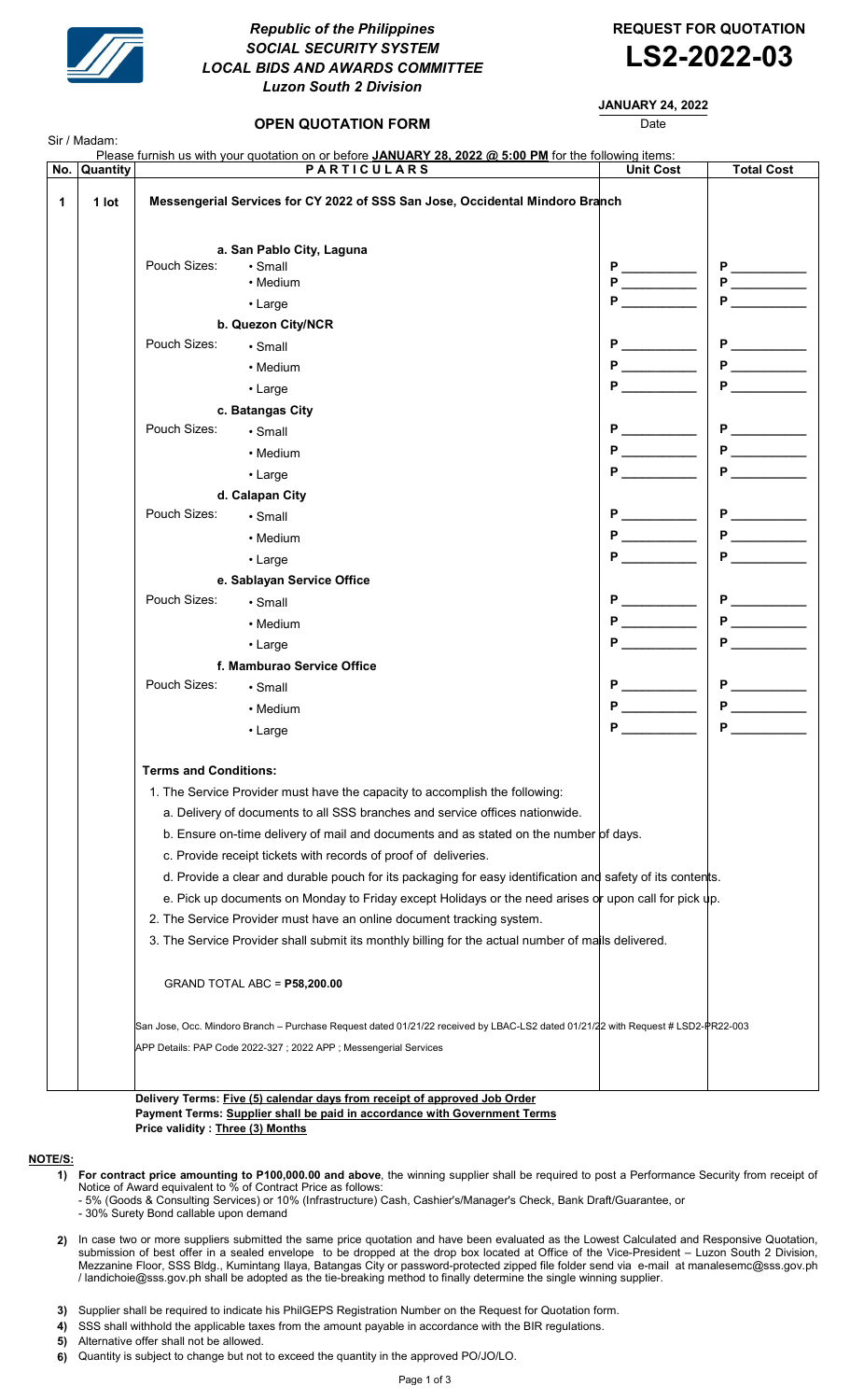- 7) Award shall be per "LOT BASIS".
- 8) For clarification of details, please contact Ms. Cyndee F. Fetalver / SSS San Jose at Tel No. (043) 457-0093 or via email at sanjose@sss.gov.ph
- 9) Open Quotations may be submitted through the following: Dropped at the drop box located at Office of the Vice-President – Luzon South 2 Division, Mezzanine Floor, SSS Bldg., Kumintang Ilaya, Batangas City or at SSS San Jose Branch, Balmes Bldg., Diego Silang St., Brgy. 5, San Jose, Occidental Mindoro. The sealed envelope shall be addressed to Mr. Joseph Pedley V. Britanico – Local BAC Chairperson, indicate the RFQ Form number, company name, name of company representative, business address and contact details.
	- 2. Sent via electronic mail at manalesemc@sss.gov.ph / landichoie@sss.gov.ph / sanjose@sss.gov.ph

## DOCUMENTARY REQUIREMENT:

Please submit the below-listed documents together with your quotation.

For previous/regular suppliers, submission of required documents is once a year only (for updating purposes).

Copies of the following documents are required to be submitted prior to recommendation of award (evaluation of offer).

- \*1. Valid Mayor's / Business Permit
- 2. PhilGEPS Registration Number (Red Membership) or PhilGEPS Certificate (Platinum Membership)
- 3. Certificate of Registration whichever may be appropriate under existing laws of the Philippines;
- a. Bureau of Domestic Trade & Industry (DTI) Sole Proprietorship
- b. Incorporation Papers registered and approved by the Securities & Exchange Commission Partnership/Corporation
- c. Philippine Contractors Accreditation Board License (PCAB) Contractors/Civil Works
- d. Cooperative Development Authority (CDA) Cooperatives
- 4. Latest Annual Income / Business Tax Return (for ABCs above P500K)
- 5. BIR Certificate of Registration Form 2303
- 6. SSS ID Number (Employer/Self-Employed)
- \*7. Notarized Omnibus Sworn Statement (for ABCs above P50K)

\*Per GPPB Resolution No. 09-2020, dated 7 May 2020, Expired Business or Mayor's permit with Official Receipt of renewal application and Unnotarized Omnibus Sworn Statement may be submitted for procurement activities during a State of Calamity, or implementation of community quarantine or similar restrictions subject to compliance therewith after award of contract but before payment.

#### GENERAL CONDITIONS OF THE CONTRACT:

1. The Supplier shall deliver the goods in accordance with the description and quantity specifications of the Purchase Order/Job Order.

2. The Supplier shall deliver the goods within the period indicated in the Purchase Order. A penalty of 1/10 of 1% of the total amount of the items shall be imposed for every day of delay in delivery.

3. The Supplier shall deliver Goods/Services which must all be fresh stock, brand-new, unused, properly sealed, and which are not set to expire within two (2) years from date of delivery to SSS, if applicable.

4. The Supplier warrants that all the Goods/Services have no defect arising from design, materials, or workmanship or from any act or omission of the Supplier or the manufacturer that may develop under normal use of consumables, if applicable.

5. For Goods, the Supplier shall replace any defective item within twenty-four (24) hours from the time that it was notified by SSS of the defect. Defects detected only after the item is installed and used is covered by the replacement warranty which will be in effect for every item until its expiry date. Replacement of defective item shall have no cost to the SSS, if applicable.

6. In order to assure that manufacturing defects shall be corrected by the Supplier, a warranty security shall be required from the Supplier for a period of one (1) year. The obligation for the warranty shall be covered, at the Supplier's option, by either retention money in an amount equivalent to five percent (5%) of total purchase price, or a special bank guarantee equivalent to five percent (5%) of the total purchase price with validity period starting from the date of acceptance. The said amounts shall only be released after the lapse of the warranty period.

7. If the Supplier, having been notified, fails to remedy the defect(s) within the specified period, the SSS may proceed to take such remedial action as may be necessary, at the Supplier's risk and expense and without prejudice to any other rights which the SSS may have against the Supplier under these Terms and Conditions and under the applicable law.

8. The pricing of the Goods/Services shall be in Peso and inclusive of Twelve Percent (12%) Value-Added Tax (VAT).

#### SPECIAL CONDITIONS OF THE CONTRACT:

1. Confidentiality. Neither party shall, without the prior written consent of the other, disclose or make available to any person, make public, or use directly or indirectly, except for the performance and implementation of the works, any confidential information acquired from an information holder in connection with the performance of this Agreement, unless: (i) the information is known to the disclosing party, as evidenced by its written records, prior to obtaining the same from the information holder and is not otherwise subject to disclosure restrictions on the disclosing party, (ii) the information is disclosed to the disclosing party by a third party who did not receive the same, directly or indirectly, from an information holder, and who has no obligation of secrecy with respect thereto, or (iii) required to be disclosed by law. The obligation of confidentiality by both parties, as provided herein, shall survive the termination of this Agreement.

2. Merger and Consolidation. In case of merger, consolidation or change of ownership of SUPPLIER with another company, it is the responsibility of the surviving company/consolidated company/acquiring entity to inform SSS of the change in corporate structure/ownership. Failure to do so shall translate in such company assuming all liabilities of the acquired/merged company under this Agreement.

Force Majeure. SUPPLIER shall not be liable for forfeiture of its performance security, liquidated damages, or termination for default if and to the extent that SUPPLIER's delay in performance or other failure to perform its obligations under this Agreement is the result of a force majeure.

For purposes of this Agreement the terms "force majeure" and "fortuitous event" may be used interchangeably. In this regard, a fortuitous event or force majeure shall be interpreted to mean an event which SUPPLIER could not have foreseen, or which though foreseen, was inevitable. It shall not include ordinary unfavorable weather conditions; and any other cause the effects of which could have been avoided with the exercise of reasonable diligence by SUPPLIER. Such events may include, but not limited to, acts of SSS in its sovereign capacity, wars or revolutions, fires, floods, epidemics, quarantine restrictions, and freight embargoes.

4. Non-Assignment. Neither party may assign the Contract in whole or in part without the consent of the other party

5. Waiver. Failure by either party to insist upon the other the strict performance of any of the terms and conditions hereof shall not be deemed a relinquishment or waiver of any subsequent breach or default of the terms and conditions hereof, which can only be deemed made if expressed in writing and signed by its duly authorized representative. No such waiver shall be construed as modification of any of the provisions of this Agreement or as a waiver of any past or future default or breach hereof, except as expressly stated in such waiver.

6. Cumulative Remedies. Any and all remedies granted to the parties under the applicable laws and this Agreement shall be deemed cumulative and may, therefore, at the sole option and discretion, be availed of by the aggrieved party simultaneously, successively, or independently.

7. No employer-employee Relationship. It is expressly and manifestly understood and agreed upon that the employees of the SUPPLIER assigned to perform the PROJECT are not employees of SSS. Neither is there an employer-employee relationship between SSS and the SUPPLIER.

This Agreement does not create an employer-employee relationship between SSS and the SUPPLIER including its personnel; that the PROJECT rendered by the personnel assigned by the SUPPLIER to SSS in the performance of its obligation under this Agreement do not represent government service and will not be credited as such; that its personnel assigned to SSS are not entitled to benefits enjoyed by SSS' officials and employees such as Personal Economic Relief Allowance (PERA), Representation and Transportation Allowance (RATA), ACA, etc.; that these personnel are not related within the third degree of consanguinity or affinity to the contracting officer and appointing authority of SSS; that they have not been previously dismissed from the government service by reason of an administrative case; that they have not reached the compulsory retirement age of sixty-five (65); and that they possess the education, experience and skills required to perform the job. The SUPPLIER hereby acknowledges that no authority has been given by SSS to hire any person as an employee of the latter. Any instruction given by SSS or any of its personnel to the SUPPLIER's employees are to be construed merely as a measure taken by the former to ensure and enhance the quality of PROJECT performed hereunder. The SUPPLIER shall, at all times, exercise supervision and control over its employees in the performance of its obligations under this Agreement.

8. Partnership. Nothing in this Agreement shall constitute a partnership between the parties. No party or its agents or employees shall be deemed to be the agent, employee or representative of any other party.

9. Compliance with SS Law. SUPPLIER shall report all its employees to SSS for coverage and their contributions, as well as all amortizations for salary/education/calamity and other SSS loans shall be updated. Should SUPPLIER fail to comply with its obligation under the provisions of the SS Law and Employees' Compensation Act, SSS shall have the authority to deduct any unpaid SS and EC contributions, salary, educational, emergency and/or calamity loan amortizations, employer's liability for damages, including interests and penalties from SUPPLIER's receivables under this Agreement. Further, prescription does not run against SSS for its failure to demand SS contributions or payments from SUPPLIER. Moreover, SUPPLIER shall forever hold in trust SS contributions or payments of its employees until the same is fully remitted to SSS.